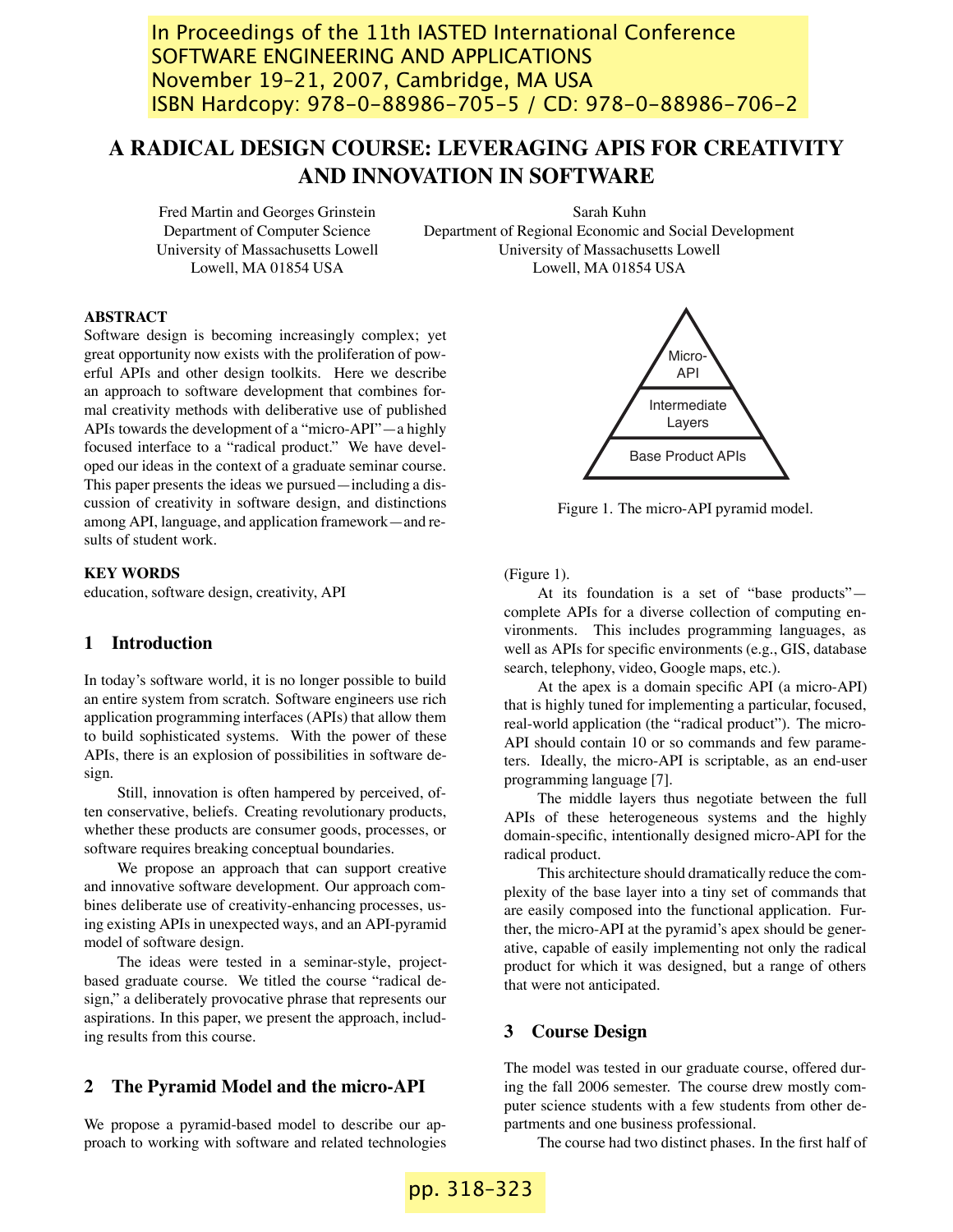the semester, we studied creativity and process methodologies. We developed our understanding of these approaches by putting them to use in the design of conceptual projects (which were proposed but not implemented). Each project was developed by a group of 4 to 5 students.

In the second half of the course, we embarked on hardware-software implementation projects. These were traditional student projects in the sense of being rapidprototyping exercises (i.e., implementing a new project over a period of six weeks that could be viably demonstrated), but with two extra considerations: (1) the development processes were guided by the design and process discussions from the first half of the course, and (2) the projects were inspired by the formative hypothesis of the course—that combining disparate software APIs can lead to innovative software projects, and that a generative micro-API will emerge from this process.

# **4 Creativity and Radical Design**

As the course got underway, we searched for a useful definition of creativity and our own notion of "radical design." Initially, we defined radical design as something which produces the "Wow!" reaction—you'll know it when you see it. This was partly borrowed from Goldenberg and Mazursky's definition: "a creative idea is an idea about which field experts agree that it is creative" [4] (p. 30).

Some of us were unsatisfied with this definition, which seemed to skirt the essence of creativity, avoiding "looking inside the box" of the ideation process. A person might experientially perceive a process as creative, but if the end result were not innovative to others, the process would not be rewarded. This led to a definition of creativity as an act that brings together two or more things that were previously considered unrelated.

This definition allowed us to recognize both creative acts and outcomes. An act might be creative, but the outcome might not be. With this in mind, we defined "radical design" as something which combined both—a creative process and an innovative outcome.

# **5 Creativity Methods and the Process Project**

Broadly, we looked at three conceptual frames for understanding creativity: (a) specific processes and techniques, (b) community expectations, norms, and related environmental factors, and (c) the role of individuals.

#### **5.1 Processes and Techniques**

From a broad literature review, we focused on three particular points of study: the *Creativity Templates* approach developed by Goldenberg and Mazursky [4], the *Six Thinking Hats* method of Edward De Bono [3], and the IDEO Method Cards [5].

Creativity Templates are a set of approaches for systematically searching a design space, looking for unexpected affordances or ways of relaxing constraints. The techniques involve thinking abstractly about a product's qualities or properties, and the mechanisms for achieving these results. By considering these characteristics separately and systematically (e.g., as a 2D matrix or connected graph of relationships), one can dispassionately and comprehensively make analyses. The "creative" part emerges when the method leads you to consider implausible connections—as hidden opportunities.

Six Thinking Hats is a process approach to harnessing and focusing individual and group brainstorming sessions. The process recognizes that different emotional or cognitive mind-sets are valuable at different phases of a design or problem-solving process, and encourages participants to consciously "switch hats" during conceptual work.

De Bono proposes six particular "hats"—i.e., thinking modalities—each with an associated "color": neutral or fact-oriented (white hat), emotional or feeling-oriented (red hat), critical or judgmental (black hat), positive and optimistic (yellow hat), creative and innovative thinking (green hat), and process-oriented / meta-cognitive (blue hat).

In a session, a leader organizes the collective "switching of hats," suggesting that (e.g.) the group share its gut feelings on a matter by wearing the red hat (and thereby validating any emotion without the need for it to be rationally justified), brainstorm in new directions with the green hat, or voice concerns with the black hat. (For our seminar, we bought the set of six plastic hats offered by De Bono's consulting firm, which did have a fun, constructive effect on classroom work.)

We made use of the IDEO Method Cards, a collection of 51 large-format "playing cards" developed by the IDEO design firm. Organized into four categories—Learn, Look, Ask, Try—each card presents one design method used by the firm, along with a brief story about using it. For example, in a technique called "bodystorming," the designer "sets up a scenario and acts out roles, with or without props, focusing on the intuitive responses prompted by the physical environment." This method "helps to quickly generate and test many context and behavior-based concepts."

In another technique called "affinity diagrams," designers "cluster design elements according to intuitive relationships such as similarity, dependence, [or] proximity." This method is like a less-structured version of the creativity templates mentioned earlier.

# **5.2 Cultural Norms**

Not everyone agreed on the focus on formal methods as being central in understanding and encouraging creativity. In addition to using the Method Cards, we read Tom Kelley's book on the company [6], and viewed the ABC Nightline episode which documented the company's 1-week "deep dive" process of re-conceptualizing the common grocery store shopping cart [1].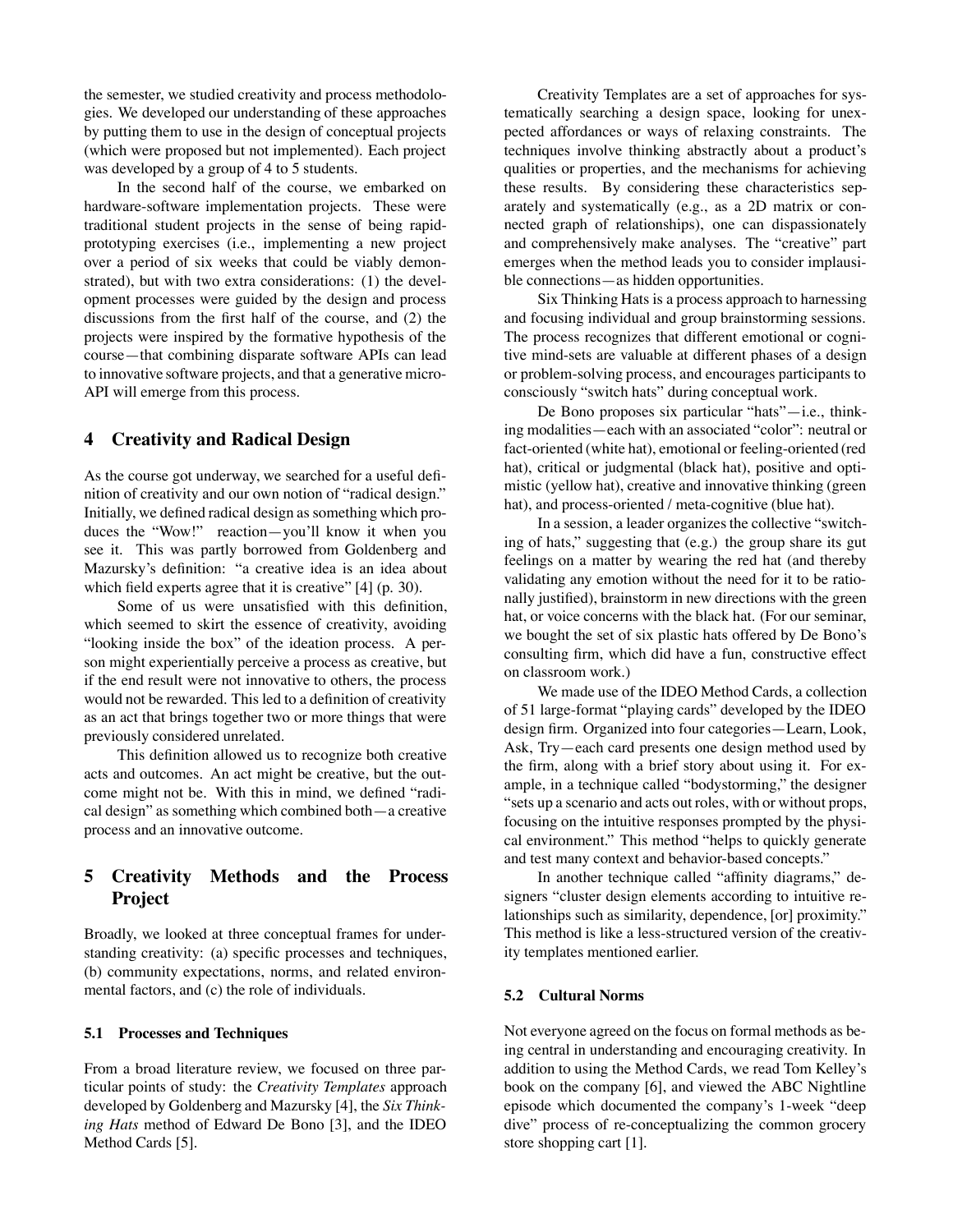While it was clear that IDEO's designers make extensive use of the methods and processes they have documented in the Cards, we also believed that cultures of practice established within the company play a substantial role in its success. These cultural expectations encourage individuals to constantly stretch themselves and contribute to each others' thinking. As explained by Kelley, "There are specific elements which we believe will help you and your company to be more innovative. But it's not a matter of simply following directions. Our 'secret formula' is actually not very formulaic. It's a blend of methodologies, work practices, culture, and infrastructure." [6] (p. 5)

Kelley further describes the effect that the company's culture and practice has on its individual members: "[Other companies] tend to believe that truly creative individuals are few and far between. We believe the opposite. We *all* have a creative side, and it can flourish if you spawn a culture to encourage it, one that embraces risks and wild ideas and tolerates the occasional failure." (*ibid.*, p. 13)

This intersection of culture and practice was further illuminated by an online essay recently published by a Google engineer [8]. The essay combines a criticism of reflexive adoption of agile design processes with a discussion of cultural practices inside of Google. These include the well-known 20% of time on side projects, managers who are also half-time coders, and a sustainable work pace. But he also describes a "peer-review oriented culture," where individuals care about earning each other's respect, and disciplined coding practices, so that code bases are easily (and routinely) shared across the company.

In both the IDEO case and the Google case, the overall picture is certainly one where the whole is more than the sum of its parts. Each of the practices or methods is useful, but as a coherent whole, represents an organization that is creative and productive as a matter of routine.

This realization encouraged us to modify the pedagogy of course. While we couldn't hope to become an IDEO or Google (in one semester), we did strive to establish a discussion-oriented and dissent-permitting process, both our whole group setting (the weekly seminar meeting) and in project teams. Even if the culture of our whole academic department could not readily be transformed, we strived to have this happen in the microcosm of the course.

# **6 Concept Projects**

To engaging with the creativity methods, we organized concept projects during the first half of the semester. Each course participant identified an existing "radical product"—an invention that has had a significant impact on society, and one that was also personally interesting.

Participants identified the product, described its significance, and proposed some "radical extensions" that could be taken. The list of products included headphones, insulation, microbes, the internet itself, the Theremin, the toilet, wearable computing input devices, smart shower-

head units, hearing aids, bean bag chairs, flexible solar panels, chairs, and the iPod.

Students pursued a deeper understanding of their product using techniques from the Method Cards (choosing one each from the Learn, Look, Ask, and Try categories) and using one of the Thinking Hats.

Inspired by the IDEO methods, we organized a process to form a smaller number of student teams from the full set of radical products. We listed the complete set of products on the wall, identifying each product on a single sheet of poster-size paper. We used the Hats method to encourage comments on each product, and asked each student to vote the three different products he or she found most intriguing. This was done in parallel, with students applying sticky-notes to the poster sheets.

After the voting was accomplished, six of the products were clear leaders. We quickly realized that these six could be grouped into three categories: Hearing Devices (headphones; hearing aids), Toilet/Bathroom (toilet; shower), and Furniture (bean bag chair; chair).

At this point, a participant suggested we should "vote with our feet" and simply stand next to the product he or she was interested in working on. This shortly led to the formation of three similarly-sized working groups of 4 to 5 students each; these teams stayed together for the next several weeks of the semester. Each pursued the creativity and design methods, produced working documents on a course Wiki, and participated in full-class debrief sessions.

Teams performed a competitive product survey (learn), a still photo survey (listen), "extreme user" interview (ask), and bodystorming (try), used the Goldenberg/Mazursky templates approach to generate unexpected extensions of their product, and prepared a final report, as a written document. The final product concepts were imaginative and potentially commercializable:

- The Toilet group proposed the development of integrated, seamless, modular entire bathroom units, expanding and combining their initial products (toilet and showerhead) into a holistic hygenic experience.
- The Hearing Devices group proposed a hearing aid that also served as a fashion accessory for normalhearing people (inspired by the now-ubiquitous Bluetooth earpieces), but used off-board DSP-based audio processing capability for enhanced performance. (We later learned this idea is being developed by an accomplished design firm.)
- The Workstation group proposed design of computer and desk furniture that is highly and dynamically reconfigurable, to adapt easily to people's desire to customize their work environments.

At the end of the concept-product phase of the course, we were impressed with the potential of the creativity methods, had built a culture in the class where public participation was commonplace, and had come up with some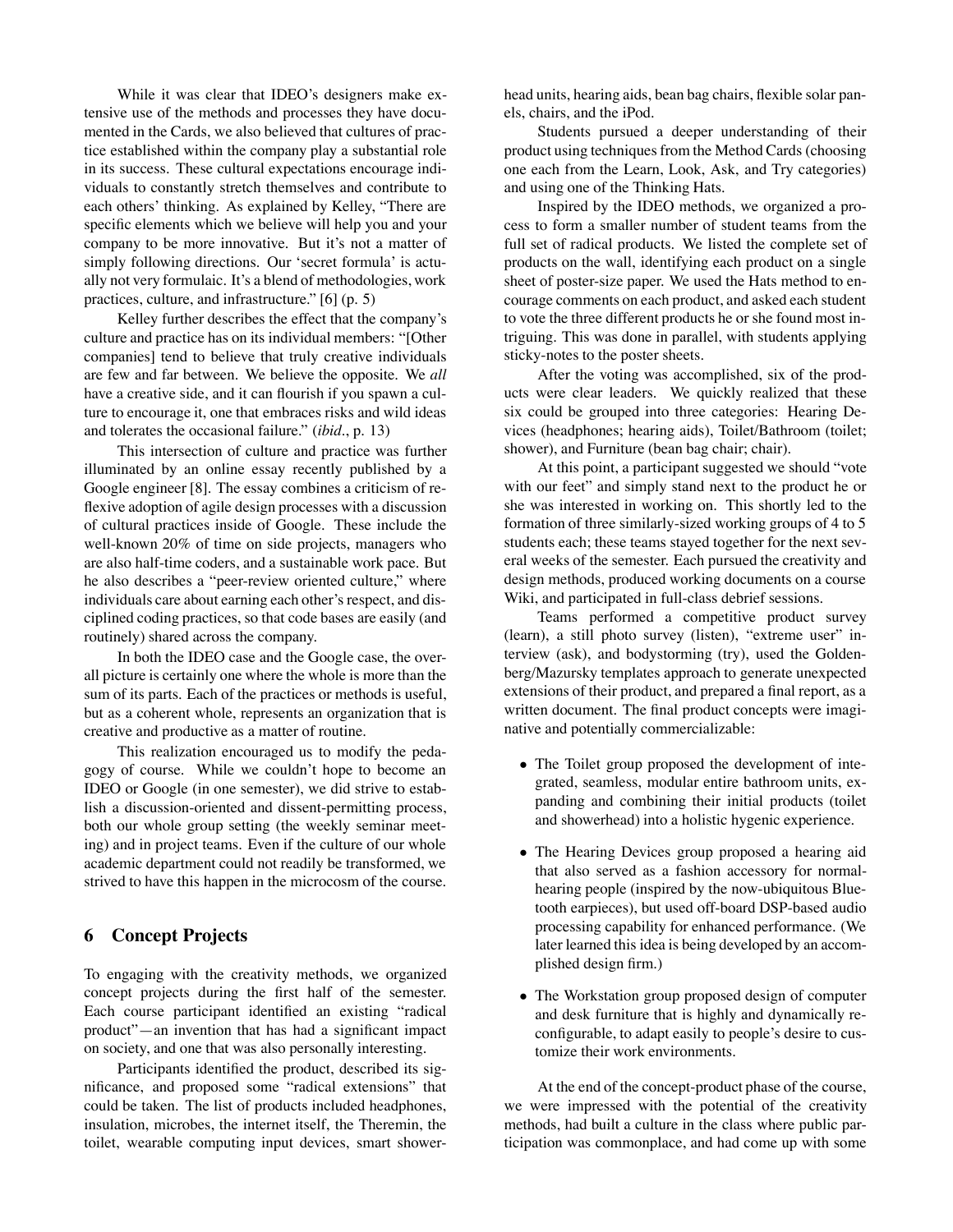interesting ideas. We were ready to work on actual software, where practical implementation constraints would more readily assert themselves.

# **7 Implementation Projects**

To introduce the implementation work, we restated the hypothesis which framed the concept of the course: that radical (innovative; extensible) sofware projects can arise from combinations of disparate software APIs, particularly when the resulting software product is restated as its own, new "micro-API."

# **7.1 Introducing APIs**

Initially, we thought it would be unproblematic to create a working definition of an API. We defined API as an abstract interface to an application or system, available to programmers to request services, data, operations, responses. The API or library may have several implementations, and is often distributed as part of a software development kit (SDK). Its interface may include functions, variables, and data. In short, in the words of Joshua Bloch, "An API should do one thing and do it well" [2].

Since the beginning of the semester, we had begun accumulating a list of APIs on our course Wiki. From this list, we made an in-class presentation of a small but diverse collection of examples, including both software-only and hardware/software systems: OpenGL, Lucene, Open-Haptics, Google Maps, Google Calendar, TiVo Home Media Engine, the Player/Stage robotics package, and Apple-Script. For each API, we summarized its function and provided a snippet of sample code.

# **7.2 Rapid API Mashups**

After this introduction, we handed out index cards that had been pre-printed with titles of the various APIs we had described. Each student got a different API, and we randomly sorted the students together into small groups. Each group performed a short, 5-minute brainstorming session to come up a software application that combined all of the APIs. We ran the activity three times in succession.

There were some humorous examples as well as some intriguing ones. A group with a voice recognition API, a physical sensor interface API, OpenGL, and a local-file search API invented a hands-free coroner examination tool.

### **7.3 What is an API?**

For the following class session, students were to each choose two APIs (either already on the master list, or they could add them) and prepare 3-minute brief overviews of each and a live demonstration of one.

At this session, a more complex picture of the nature and structure of APIs emerged. The debate first opened



Figure 2. GraHapSo drum/cymbol and micro-API.

around PostScript: should this be considered an API (as in a page-description toolkit) or is it really a language? Does it depend on how you use it? In addition to the classic library-with-a-set-of-function-calls model, we observed at least two other categories for the systems we had put on our API list:

- *Pure languages vs. scripting languages.* In addition to PostScript, we had many other examples of programming languages, including PHP, Perl, and JavaScript, as well as systems languages like AppleScript.
- *Application frameworks.* A number of systems seemed more properly characterized as *extensible application frameworks*, perhaps with some kind of "pluggable" architecture. Examples of these were the Apache web server, Player/Stage, Mozilla, and Eclipse.

Further, we underestimated the domain-specificity of each technology. Many APIs were only implemented on one operating system platform (and/or existed only with a particular application framework). Even well-supported, multi-platform APIs had significant language-related implementation dependences. In principle it is straightforward to make calls to a C library from within a Java application, but in practice, it is complex.

# **7.4 The API Groups**

In a similar fashion to the way we fostered the formation of the concept-project teams, we allowed students to selfselect implementation-project teams. We gave the guidance that we wanted to keep the teams small, with a maximum of four students per team. Students self-organized around a combination of APIs they already knew and were interested in working on, producing five project teams. Here, we highlight the work of two of the five teams.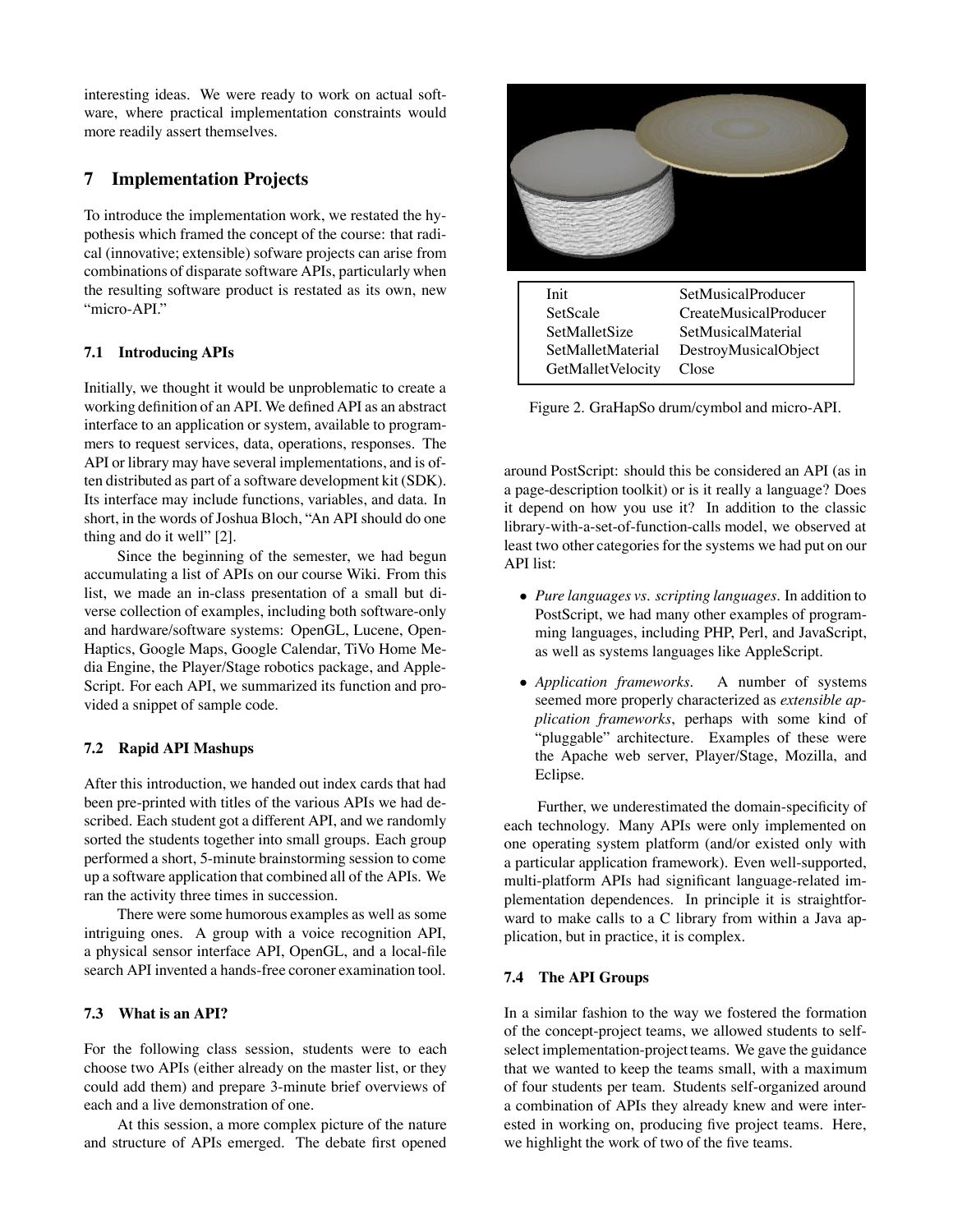### **7.5 GraHapSo Group**

Two of the members of the prior Hearing Devices group continued to work together on a haptics-based project. Both had extensive experience with a commercial haptics product—one as a company founder, and the other as a graduate student and programmer.

For the new project, they looked to combine the haptics technology, with which they were quite familiar, with several other APIs, including sound synthesis, a simulation of materials physics that produces audio energy, and a blogging API. The resulting product would be a palpable physical simulation of musical instrumentation, including visual and tangible modes, as well as an adjoining teaching and learning interaction space for students to use in a physics/music class.

When the idea was presented in class, the general reaction was extremely supportive, with the observation that they were proposing two significant systems—the physicshaptics-audio simulator, and the teaching/learning subsystem. We recommended that they focus on one of the two. Naturally, they choose the physical simulation.

As work progressed, it became evident that a lowlevel simulation of physical resonance of material such as wood or metal would be quite difficult to obtain. None of the available physics simulator APIs seemed to have anything resembling this functionality. Eventually, the team scaled back its goals, and settled on an parameter-based soundwave synthesis algorithm that could be adjusted to produce a variety of sounds, including bell-like, glass-like, and wood-like tones.

Figure 2 shows a screensnap of one of the team's early prototypes—dubbed "GraHapSo" (graphics + haptics + sound). The drum and cymbal exist as OpenGL graphic objects *and* as OpenHaptics palpable objects. A mallet (not visible in the screensnap) can be used to strike either object; when this is done, the user feels the resistance of the object from the physical haptics interface, and hears the resulting sound, as generated by the audio synthesis.

The group then developed a micro-API which they used in the final version of their implementation (Figure 2). Calls in the micro-API initialized their entire system and allowed placement of different simple geometric solids in the virtual space. The solids could be of different simulated material (wood, metal, or glass) and could be various size and position; these parameters fed into the audio synthesis to produce a corresponding pitch and sound quality. The final demonstration was of a xylophone of a dozen slabs of appropriate size to play a musical scale.

#### **7.6 SlangMapper Group**

The core of group was three advanced programmers. They had explored Google Maps and Google Calendar for the intro-APIs exercise, and had noted the prevalence of webbased mashups that included Google Maps, thanks in part to the generally agreed-upon format for sharing addresses.



Figure 3. SlangMapper system and associated micro-API.

One member of the group had an interest in linguistics, and the team coalesced around a project that became called "SlangMapper." The following narrative, prepared at the beginning of the six-week implementation, accurately captures the final product:

The current idea is a linguistics website for tracking slang words, their origin and their usage. Our goal is to track, verify and record slang across the United States. The primary tools will be the Urban Dictionary (lookup and verification), Google Maps (location tracking and display), MySQL (recording and searching) and findory (RSS feeds to find occurences). . . .It's our hope that a community of users can establish patterns of use through updating current slang being used.

Figure 3 illustrates the system in action. First, the system's database is populated with slang words and their corresponding locations. The system implicitly trusts users to enter accurate mappings of words to locations, but validates words (using the Urban Dictionary) before a word is added to its database.

In the screensnap, the user has requested a lookup of the word "wicked" (a common New England slang word). The system's database has already been populated with sample locales where this word has been heard; these cluster around the Northeast region of the United States. To the right of the map, recent blog entries that have employed the word are excerpted. Below the map, the definition of the word (as obtained from the Urban Dictionary) is displayed.

While this tool seems highly specific, the team had kept the micro-API goal in the front and center during their design process (Figure 3). The key subsystems—the authentication engine (e.g., Urban Dictionary) and the blog